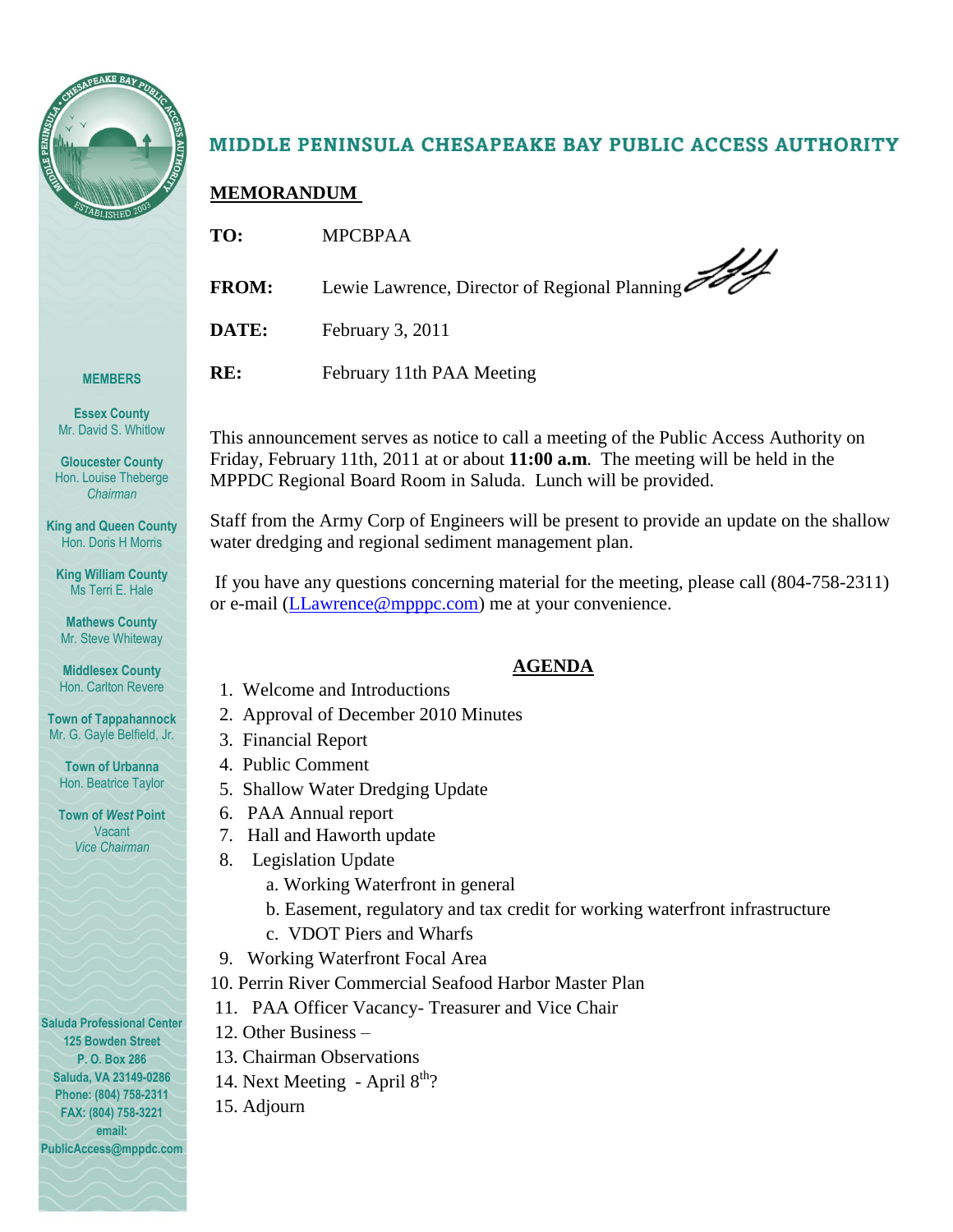## **MIDDLE PENINSULA CHESAPEAKE BAY PUBLIC ACCESS AUTHORITY MINUTES**

## **December 10, 2010 Middle Peninsula Planning District Commission Saluda, Virginia**

### **1. Welcome and Introductions**

The Middle Peninsula Chesapeake Bay Public Access Authority held its meeting in the Middle Peninsula Planning District Commission Board Room in Saluda, Virginia, at 11 a.m. on December 10, 2010.

Chairman Louise Theberge called the meeting to order. Members and Alternates present were Terri E. Hale, King William County Assistant County Administrator; Steve Whiteway, Mathews County Administrator; Carlton Revere, Middlesex County Board of Supervisors; Doris Morris, King & Queen County; Trent Funkhouser, Town of West Point; Don Richwine, Town of Urbanna . Also present was Lewis Lawrence, Director of Regional Planning MPPDC

## **2. Approval of October 2010 Minutes**

Chairman Louise Theberge requested a motion to approve the October 2010 minutes. Mr. Carlton Revere moved that the minutes be approved. Ms. Hale seconded the motion. Motion carried by unanimous vote.

### **3. Financial Report**

Chairman Louise Theberge requested a motion to approve the October 2010 Revenue and Expenditure Report. Mr. Whiteway moved that the Report be approved. Mr. Funkhouser seconded the motion. Motion carried by unanimous vote.

#### **4. Public Comment**

None

## **5. Shallow Water Dredging Master Plan Scope of Work Discussion**

Mr. Lawrence reported that a finalized a cost sharing agreement between the Middle Peninsula Chesapeake Bay Public Access Authority and the Army Corps of Engineers to conduct a study of the dredging and sediment management issues across the Middle Peninsula has been signed and executed. Mr. Lawrence reports that he has negotiated \$10,000 in sediment management study services from Scott Hardaway, VIMS. These services will reduce the local match requested by \$10,000.

Overall the plan will include (1) the current cost of maintaining a shallow water dredging & sediment management plan (ie. How is the project?), (2) a matrix of information including the physical, operational, financial and usage characteristics of the dredging sites as well as the sediment needs for certain sites, and (3) the Pros and Cons of funding scenarios. The project should be complete within 6 months

**6. Hall Donation**Mr. Lawrence advised that the donation from Mr Conrad hall has been completed. There are several residents in the Moon area who have expressed some reservation about a public access facility. Mr Lawrence continues to meet with area residents to discuss the donation.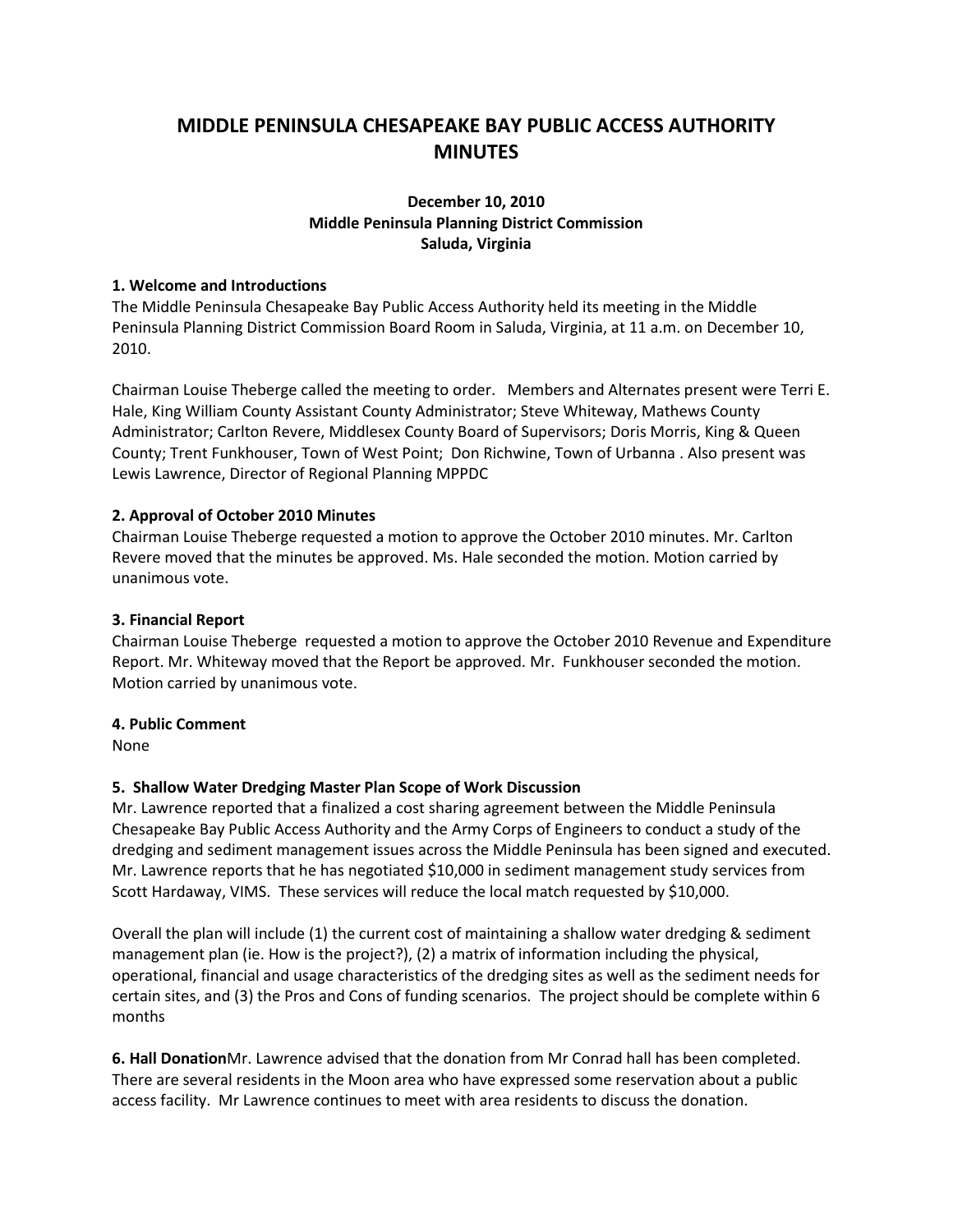Mr. Carlton Revere moved that a management plan be developed for the Hall donation, with the first step being the formation of a stakeholder subcommittee of the PAA to discuss how the gift should be used and managed. Trent Funkhouser seconded the motion. Motion carried by unanimous vote.

## **7. Sportsman Hunt Club Update**

Mr. Lawrence shared that the Sportsman hunt club has completed it contractual obligation for habitat improvements on the clay tract. The club has requested to renew the agreement under the same terms. Staff has administratively addressed this request.

## **8. Delegate Morgan Draft Legislation**

Mr. Lawrence discussed various proposed legislative ideas suggested by Delegate Morgan. Discussed the utility of a working waterfront easement on waterfront infrastructure versus open land (Maine uses easements to protect the working waterfront). Discussed creating a tax credit or tax relief program to keep real-estate tax rate commensurate with the use of the waterfront. Discussed amending PAA enabling authority to allow for the transfer of VDOT piers, wharf and docks to the PAA should a locality desire such. Interest was expressed in establishing a clear nexus between job creation and legislative relief.

## **9. Brown Tract**

Mr. Lawrence shared that Darrel Miller, a practicing forester from Essex has been place under a contract for services to facilitate the harvest of Browne Tract trees in King and Queen. Mr Miller is working with local property owners seeking a right of way for harvesting the trees.

## **10. General rules for Use of PAA Lands-**

An open discussion was held concerning rules for using PAA lands. It was suggested that a disclaimer be added to the introduction section indicating that it is the responsibility of visitors to determine what set of rules govern winch PAA holding they are visiting. No alcohol consumption as well as a disclaimer to respect the rights of adjoining property owners be added to the public behavior section and the audio devices section was suggested by Mr Whiteway and Mr Richwine. Subject to these changes, a motion was made by Mr Trent Funkhouser to accept proposed rules for use of PAA lands. Mr. Carleton Revere seconded the motion.

**11. Other Business-** A discussion was held regarding Mr Robert Normans assertion of a prescriptive right of way. Staff continues to discuss the issue with NOAA staff to determine the federal interest and position.

## **12. Chairman Observations -**None

## **13. Next Meeting-**

The next meeting of the Middle Peninsula Chesapeake Bay Public Access Authority is scheduled for Friday, February 11, 2011 at 11:00pm.

## **13. Adjournment**

Chairman Louise Theberge requested a motion to adjourn the meeting. Mr. Funkhouser moved that the motion be approve; Mr. Whiteway, seconded the motion. Meeting was adjourned.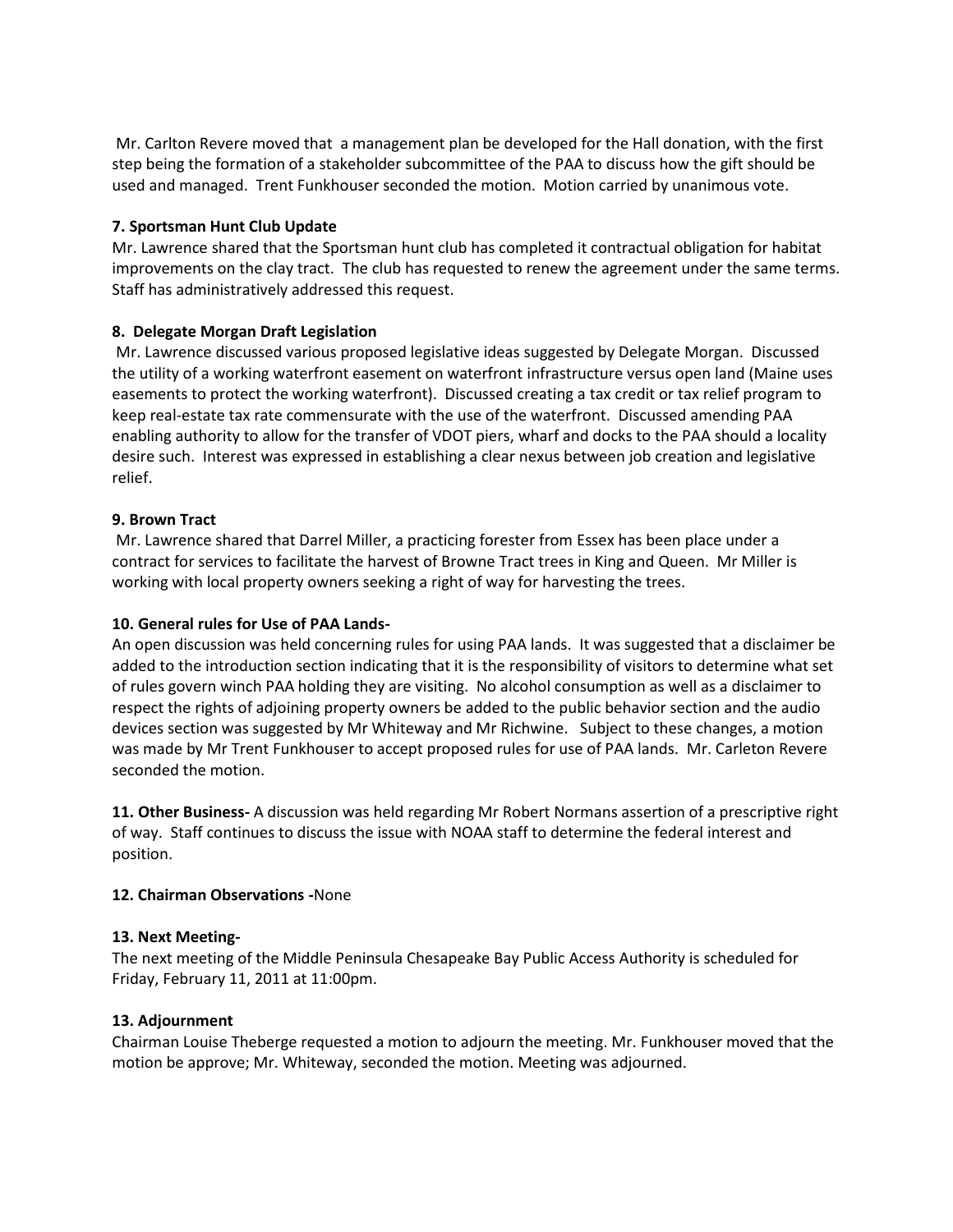## **Revenue and Expenditure Report by Project**

## **Middle Peninsula Planning District Commission**

**Period 07/01/10 to 01/31/11**

Run Date: 02/03/2011 Run Time: 1:38:01 pm Page 1 of 1

| <b>Project Code &amp; Description</b> | <b>Budget</b> | <b>Prior Year</b> | <b>Current</b> | <b>YTD</b>            | Proj Tot   | Un/Ovr           | % Bud           |
|---------------------------------------|---------------|-------------------|----------------|-----------------------|------------|------------------|-----------------|
| 32007<br><b>PAA Administration</b>    |               |                   |                | <b>Project Period</b> | 7/1/2007   | to $6/30/2010$   |                 |
| <b>Revenues</b>                       |               |                   |                |                       |            |                  |                 |
| 41700 VDCR                            | 75,900.00     | 75,900.00         | 0.00           | 0.00                  | 75,900.00  |                  | 0.00 100.00     |
| 44010 MPLT/BFI Award                  | 12,160.27     | 12,160.27         | 0.00           | 0.00                  | 12,160.27  |                  | 0.00 100.00     |
| 44012 PAA Prior Year's Un             | 9,782.58      | $-26,022.13$      | 0.00           | 35,804.71             | 9,782.58   |                  | 0.00 100.00     |
| 44200 Interest Income                 | 8.15          | 5.13              | 0.17           | 1.25                  | 6.38       |                  | 1.77 78.28%     |
| 44300 PAA Hunting License             | 4,150.00      | 2,050.00          | 0.00           | 1,375.00              | 3,425.00   |                  | 725.00 82.53%   |
| 44900 Miscellaneous Incom             | 1,342.25      | 1,342.25          | 0.00           | 0.00                  | 1,342.25   |                  | 0.00 100.00     |
| Revenues                              | 103,343.25    | 65,435.52         | 0.17           | 37,180.96             | 102,616.48 |                  | 726.77 99.30%   |
| <b>Expenses</b>                       |               |                   |                |                       |            |                  |                 |
| 50000 SALARIES                        | 18,727.66     | 16,802.66         | 0.00           | 0.00                  | 16,802.66  | 1,925.00 89.72%  |                 |
| 50500 FRINGE BENEFITS                 | 6,246.16      | 5,591.67          | 0.00           | 0.00                  | 5,591.67   |                  | 654.49 89.52%   |
| 52251 website                         | 91.51         | 91.51             | 0.00           | 0.00                  | 91.51      |                  | 0.00 100.00     |
| 53100 Equipment                       | 57.54         | 57.54             | 0.00           | 0.00                  | 57.54      |                  | 0.00 100.00     |
| 53400 Office Supplies                 | 2,335.32      | 2,335.32          | 0.00           | 0.00                  | 2,335.32   |                  | 0.00 100.00     |
| 53500 Meeting Supplies                | 4,058.18      | 1,058.18          | 0.00           | 227.77                | 1,285.95   | 2,772.23 31.69%  |                 |
| 54100 Private Mileage                 | 385.19        | 385.19            | 0.00           | 104.50                | 489.69     | $-104.50$ 127.13 |                 |
| 54500 Lodging/Staff Expen             | 93.68         | 93.68             | 0.00           | 58.64                 | 152.32     |                  | $-58.64$ 162.60 |
| 54900 Travel Expense Other            | 2,000.00      | 0.00              | 0.00           | 0.00                  | 0.00       | 2,000.00 0.00%   |                 |
| 55150 Subscriptions/Publica           | 29.95         | 29.95             | 0.00           | 0.00                  | 29.95      |                  | 0.00 100.00     |
| 55300 Conferences                     | 325.00        | 325.00            | 0.00           | 615.25                | 940.25     | -615.25 289.31   |                 |
| 56300 Legal Services                  | 13,960.69     | 3,960.69          | 512.44         | 1,154.44              | 5,115.13   | 8,845.56 36.64%  |                 |
| 56400 Consulting/Contractur           | 22,379.55     | 12,379.55         | 0.00           | 1,369.53              | 13,749.08  | 8,630.47 61.44%  |                 |
| 56600 Construction                    | 2,694.21      | 694.21            | 0.00           | 0.00                  | 694.21     | 2,000.00 25.77%  |                 |
| 56700 Contractural Other              | 500.00        | 500.00            | 0.00           | 0.00                  | 500.00     |                  | 0.00 100.00     |
| 57100 Postage                         | 154.00        | 154.00            | 0.00           | 15.95                 | 169.95     |                  | $-15.95$ 110.36 |
| 57300 Promotion/Advertisin            | 47.50         | 47.50             | 0.00           | 0.00                  | 47.50      |                  | 0.00 100.00     |
| 57400 Public Officials Insur          | 5,472.00      | 4,216.00          | 0.00           | 1,256.00              | 5,472.00   |                  | 0.00 100.00     |
| 57500 Miscellaneous Other             | 6,363.58      | 6,363.58          | 0.00           | 0.00                  | 6,363.58   |                  | 0.00 100.00     |
| 59700 INDIRECT COSTS                  | 11,768.29     | 10,349.29         | 0.00           | 0.00                  | 10,349.29  | 1,419.00 87.94%  |                 |
| Expenses                              | 97.690.01     | 65,435.52         | 512.44         | 4,802.08              | 70,237.60  | 27,452.41 71.90% |                 |
| <b>Project Revenues:</b>              | 103,343.25    | 65,435.52         | 0.17           | 37,180.96             | 102,616.48 | 726.77           | 99.30%          |
|                                       |               |                   |                |                       |            |                  |                 |
| <b>Project Expenses:</b>              | 97,690.01     | 65,435.52         | 512.44         | 4,802.08              | 70,237.60  | 27,452.41        | 71.90%          |
| <b>Project Balance:</b>               | 5,653.24      | 0.00              | $-512.27$      | 32,378.88             | 32,378.88  |                  |                 |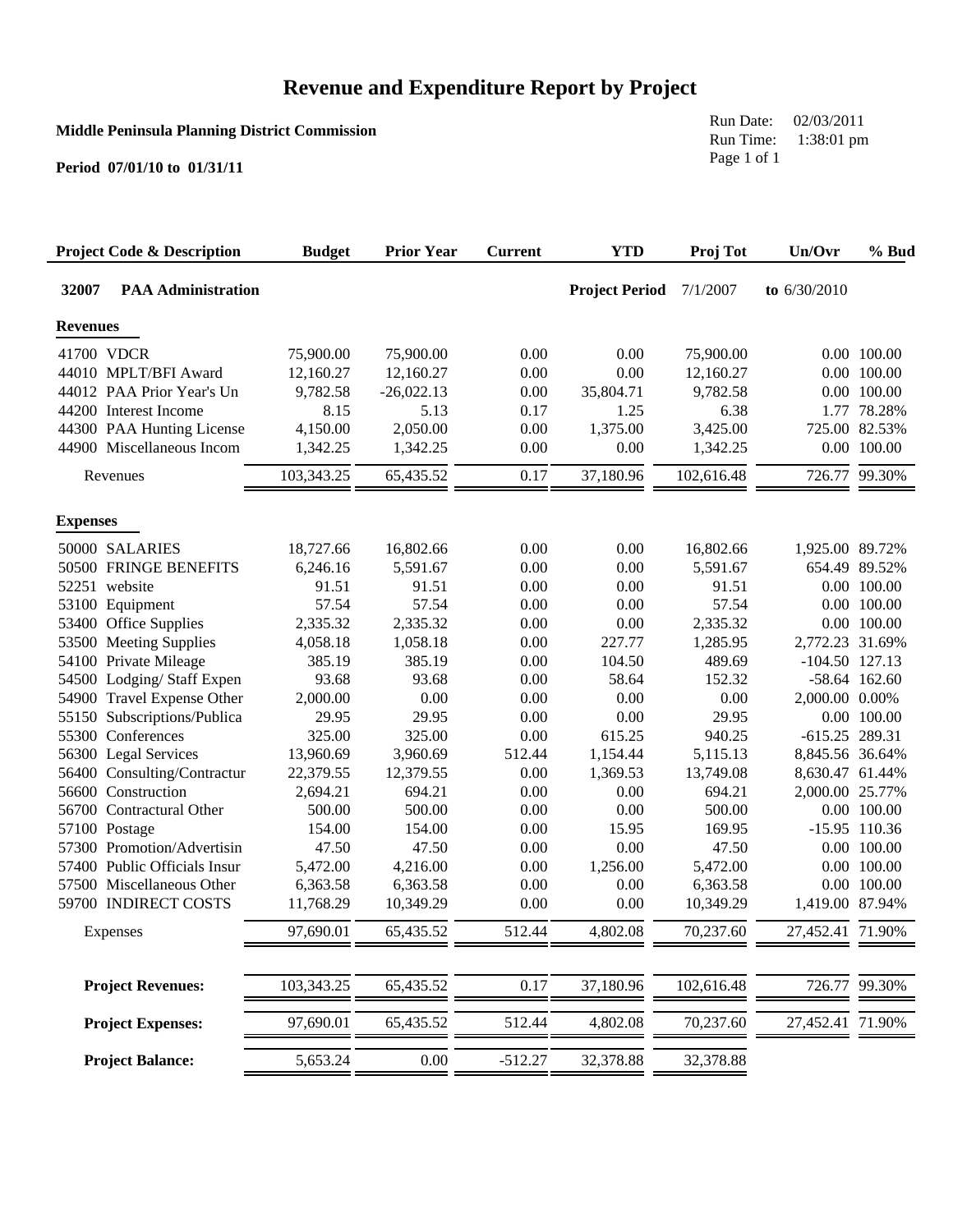

# *FY 2011 – 2013 Focal Area Topic:* *General Description:*

## **Working Waterfronts & Sustainable Fisheries/Aquaculture**

Working waterfronts, sustainable fisheries and aquaculture hold local, regional and national importance. Evidenced by recent debate in this year's General Assembly over pursuits in aquaculture and the resulting fears and reservations expressed, a focal area to inform these issues couldn't be timelier. A working waterfronts focal area would expand upon efforts proposed in the Section 309 Strategy (FY 2011-2016) which aims to develop a Working Waterfronts plan for Virginia including development of a definition of working waterfronts among stakeholders in Virginia, a definition of the infrastructure necessary to sustain working waterfronts, an inventory of existing working waterfronts and creation of policy tools to facilitate working waterfront preservation. Working Waterfronts ranked number two in our survey for potential focal areas with expansion of Virginia seafood markets offered as a potential aspect of this track. In order to support and expand the 309 strategy already in place, a working waterfronts focal area would center on research, education, economic development, regulation and permitting for development of sustainable fisheries and supporting markets.

| Tasks<br>(Types of activities that would be undertaken<br>each year; e.g. inventories, research projects,<br>public meetings, plantings, construction, etc)                                                                                                                                                                                                                                                                                                                                                                                                                                                                  | Year 1    | Year 2                        | Year 3   |
|------------------------------------------------------------------------------------------------------------------------------------------------------------------------------------------------------------------------------------------------------------------------------------------------------------------------------------------------------------------------------------------------------------------------------------------------------------------------------------------------------------------------------------------------------------------------------------------------------------------------------|-----------|-------------------------------|----------|
| <b>Working Waterfront Institute</b><br>(Science & policy)<br>Modeled after the Urban Harbors Institute,<br>University of Mass., the VA Working<br>Waterfronts Institute would operate through<br>VA Sea Grant to oversee focal area projects<br>and provide guidance and expertise in<br>comparative economic analysis and economic<br>development. Sea Grant also also serves as a<br>readily available source of matching funds<br>(non-federal) through the program itself as<br>well as through Sea Grant partners which can<br>provide leveraged funding sources.<br>Grantee - VA Sea Grant-Marine Extension<br>Program | \$50,000  | \$50,000                      | \$50,000 |
| <b>Natural Resource-based</b><br><b>Economic Development (land and</b><br>water-based market development) Research<br>on the viability of sustainable, natural                                                                                                                                                                                                                                                                                                                                                                                                                                                               | \$140,000 | $\vert$ \$140,000   \$140,000 |          |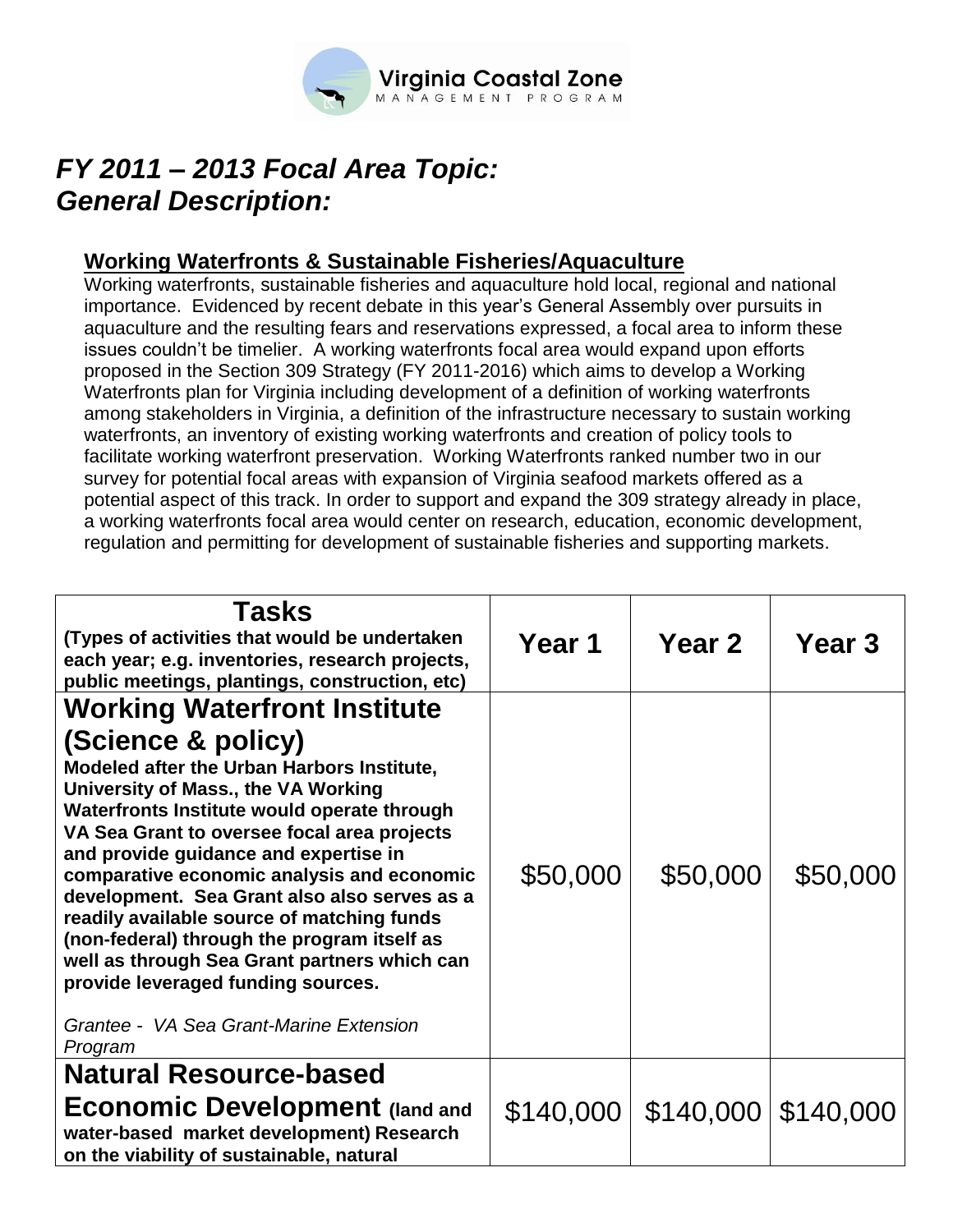| resource-based economies by evaluating<br>opportunities as well as challenges to<br>implementation of community supported<br>agriculture/aquaculture (CSAs) and related<br>policy.<br>Grantee - PDCs                                                                                                                                                                                                                                                                                                                                                                 |           |           |           |
|----------------------------------------------------------------------------------------------------------------------------------------------------------------------------------------------------------------------------------------------------------------------------------------------------------------------------------------------------------------------------------------------------------------------------------------------------------------------------------------------------------------------------------------------------------------------|-----------|-----------|-----------|
| <b>Climate Change adaptation for</b>                                                                                                                                                                                                                                                                                                                                                                                                                                                                                                                                 |           |           |           |
| <b>WW infrastructure</b><br>Using a select harbor as a pilot, this project<br>would conduct a comprehensive evaluation of<br>working waterfront infrastructure and identify<br>vulnerability and necessary adaptations in<br>concert with current regional coastal zone<br>climate change and shoreline management<br>studies.<br>Grantee - PDCs                                                                                                                                                                                                                     | \$25,000  | \$25,000  | \$25,000  |
| <b>Aquaculture</b><br>This project will begin fiscal and policy<br>investigations through coordinated dialogue<br>on issues such as tax relief, regulation and<br>sustainability.<br>Grantee - VA Sea Grant - Marine Extension<br>Program                                                                                                                                                                                                                                                                                                                            | \$60,000  | \$60,000  | \$60,000  |
| <b>Harbor waterfront master</b><br>plans<br>This project will explore the planning needs<br>required to establish commercial seafood<br>ports based on a pilot site designated in year<br>one (e.g. Perrin River, Gloucester County).<br>Specifically, plans will conduct site analyses<br>including existing harbor conditions. Plans<br>will rely on community participation to identify<br>and discuss potential harbor improvements<br>and technical assistance to determine fiscal<br>needs and capacity of public and private<br>facilities.<br>Grantee - PDCs | \$25,000  | \$25,000  | \$25,000  |
| <b>TOTAL (not to exceed</b><br>~5300,000/year)                                                                                                                                                                                                                                                                                                                                                                                                                                                                                                                       | \$300,000 | \$300,000 | \$300,000 |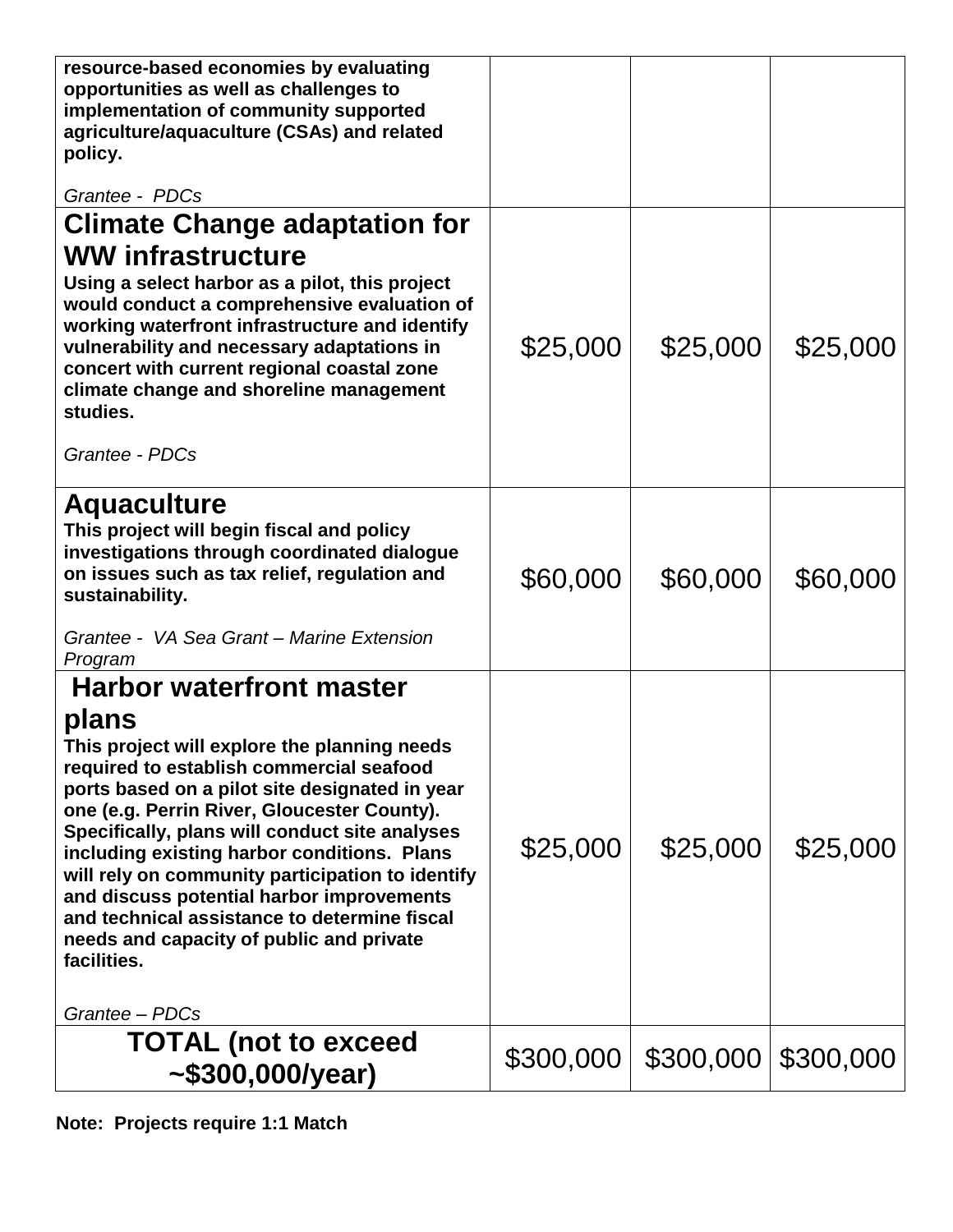### **Fishery Resource Grant Program Application**

- 1. Project title: The Perrin River Commercial Seafood Harbor Master Plan
- 2. Name of applicant: Louise Theberge- Chairman MPCBPAA
- 3. Company (if applicable): Middle Peninsula Chesapeake Bay Public Access Authority
- 4. Telephone: 804-758-2311 c/o Lewis L Lawrence
- 5. Address: PO Box 286 Saluda Va 23149

6. Priority addressed by project (see list): Seafood Technology particularly as it provides value added to the Commercial Blue Crab Fishery

- 7. Fishing license/permit number(s): All waterman using Perrin River
- 8. Social security or federal tax ID number: 26-2009058
- 9. Funding requested: \$15,000
- 10. Project dates: beginning July 1 completion 12 months or ASAP
- 11. Other project participant(s), affiliation, address and phone: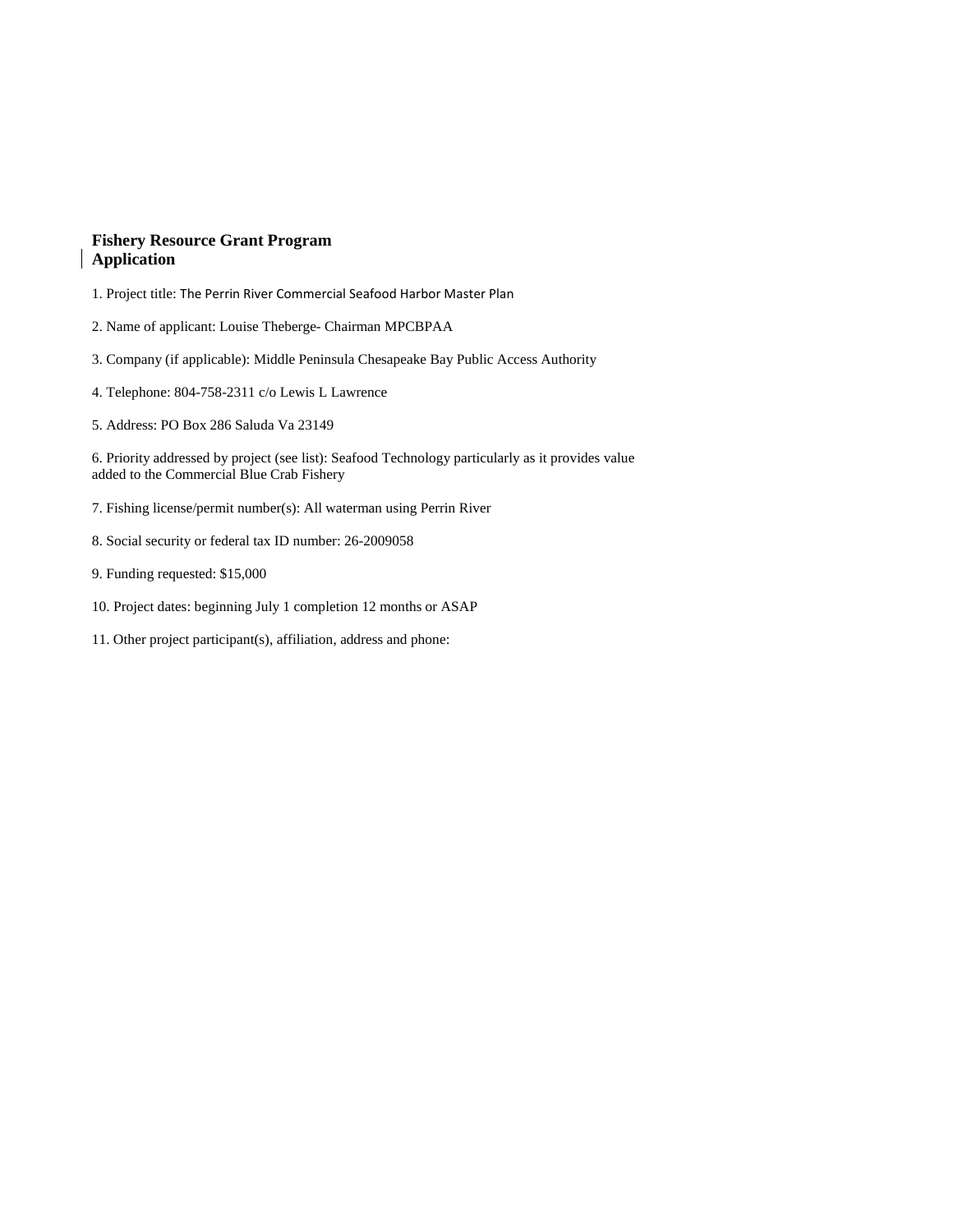#### **[Note: Use additional pages as needed to respond to the items below.]**

#### **12. Give a brief summary of the situation or problem to be addressed:**

Within the Middle Peninsula, and in most coastal communities nationwide, the commercial seafood industry has had to adapt and shift as coastal land use and waterfront property ownership is altered. Historically, as epicenters of economic development, coastal communities were the location of a strong fisheries industry, shipbuilding, as well as public access areas for recreational and commercial uses. However, as more and more people move toward the coast, the coastal dynamics and demographics ultimately threaten traditional and culturally significant working waterfront industries (ie. commercial seafood). Jack Wiggins Urban Harbor Institute's white paper titled *Preserving and Promoting a Working Harbor: The Experience of Gloucester, Massachusetts* articulates the true nature of the challenge faced by many coastal communities:

"Without economically viable waterfront business, property owners are unable, and lending institutions unwilling, to invest in capital improvements needed to maintain piers, wharves and other waterfront infrastructure"...."The viability of many businesses on the Gloucester waterfront has been and remains tied to the health of the commercial fisheries".

Coastal Gloucester, Virginia is no different. As waterfront properties become more desirable, the market value of these properties increase and therefore so do the property taxes. Key seafood processing businesses close, higher taxes force watermen to vacate the waterfront since they can no longer afford the property tax. To compound the problem, traditional access points are built upon, fenced off, posted "No Trespass", or purchased by new owners who are unwilling to continue old patterns of public access uses. While the community values working waterfronts and the historic cultural heritage they represents, the county lacks the resources to support this industry by providing publically owned and maintained facilities.

Consequently as watermen are forced to move from the coast, or are restricted from using traditional access points, they struggle to sustain their commercial seafood business. With limited space and limited sites available for mooring their boats and safe infrastructure to conduct business on, watermen seek innovated and new options to continue business as normal. The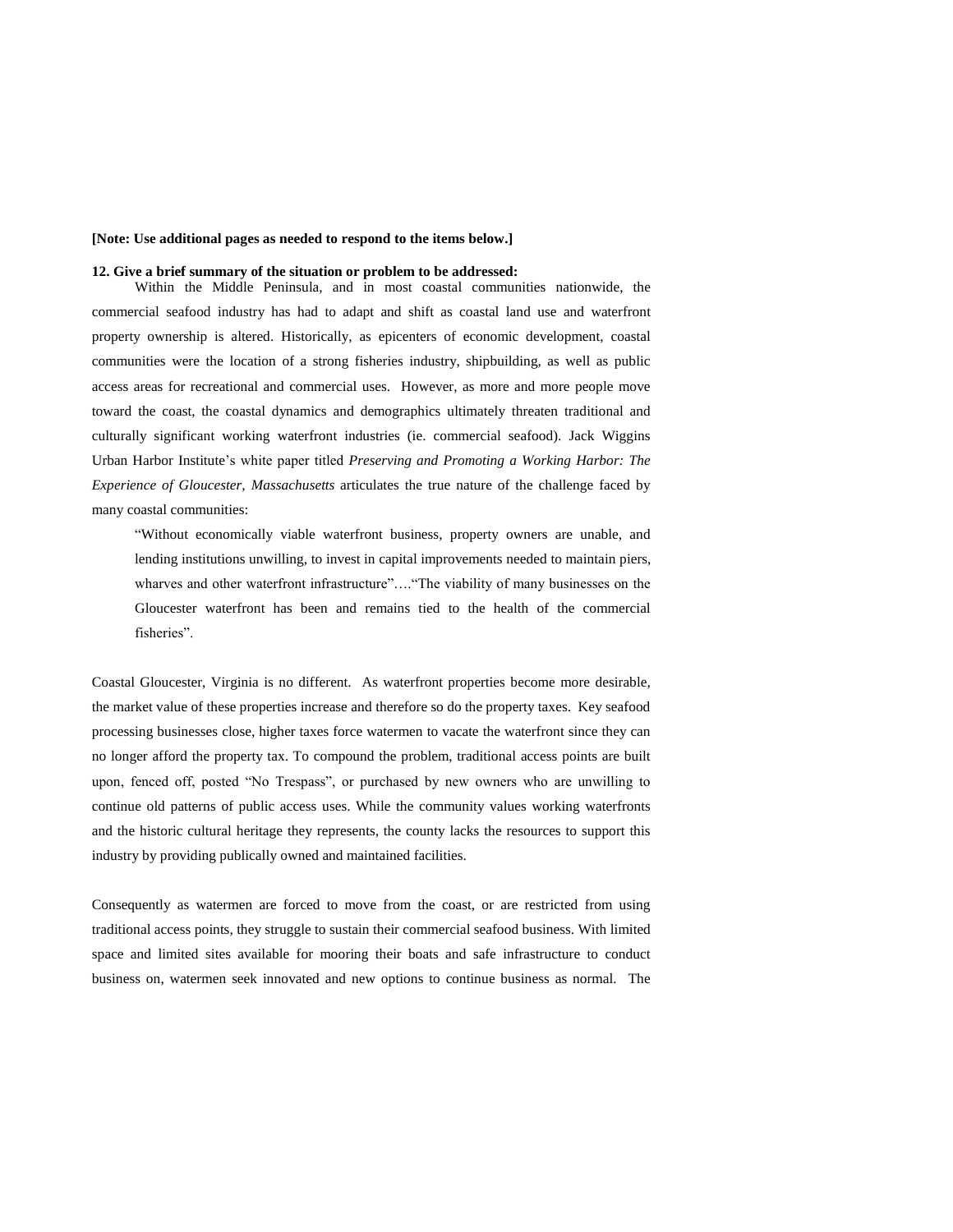Perrin River in particular needs a comprehensive plan assessing the needs of the commercial seafood industry, harbor management needs, and current and future infrastructure needs. A plan and action could ensure that current and future commercial watermen have access to infrastructure and business supports services.

#### **13. What is the purpose (objectives) of the project?**

To understand the objective of the project, one has to understand pressures that contribute to the problem. Cook's Seafood in Gloucester County served as a key hub for commercial seafood operations. Cook's Seafood transported and processed seafood throughout the region, and many watermen relied on the infrastructure to conduct their seafood business at Cook's. After seventy years, in March of 2010, Cook's Seafood waterfront property ceased operation. Well over 15 watermen moored their boats at Cook's; these watermen have been forced to seek moorage elsewhere and have assimilated into the Perrin River. The Perrin River plays host to countless commercial watermen seeking various finfish and bivalves permitted for harvest by VMRC.

This project will explore the planning needs to designate Perrin River, in Gloucester County, as a commercial seafood port. Specifically this plan will conduct a site analysis including existing harbor conditions. The plan will rely on community participation to identify and discuss future harbor improvements. Technical staff will develop cost opinions including discussion of ownership and management, capital improvement needs, capacity analysis for private and public facility. Perrin River has a Virginia Department of Transportation (VDOT) pier that provides ideal infrastructure for commercial vessel moorage. Also, the geographic location of Perrin River offers some space for additional infrastructure and/or a public mooring field. The plan will also include a brief coastal analysis discussing sea level rise and other natural concerns impacting commercial fisheries infrastructure. With only one other major seafood hub on Aberdeen Creek in Gloucester County, Perrin River offers an opportunity to the Gloucester County watermen to sustain their commercial seafood business and Gloucester's water-based heritage.

As our coastal communities change, it is essential that a plan be developed to address infrastructure needs of watermen, now and in the future. Without such a plan, it is likely that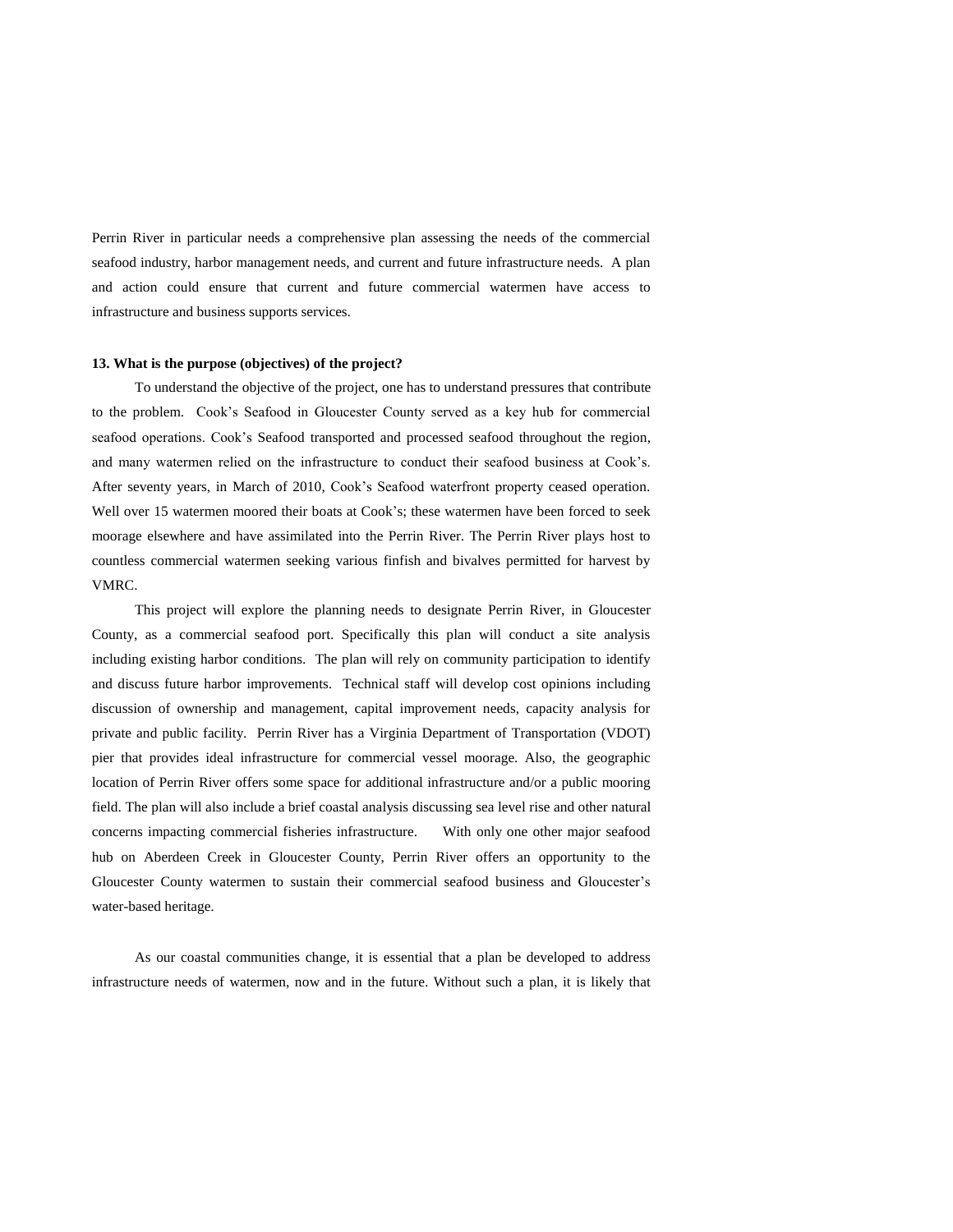watermen and the commercial seafood industry will no longer have the access to the water or the proper infrastructure to continue business. Therefore this culturally important industry will be squeezed out of the coastal landscape and will become a thing of the past.

#### **14. What work do you intend to do, and how do you plan to accomplish it?**

Through a partnership with Gloucester County Watermen, long time Perrin River watermen Billy Bonneville has agreed to serve as the point of contact for the watermen. Technical planning and policy assessment will be coordinated with Gloucester County Planning Staff, the Middle Peninsula Chesapeake Bay Public Access Authority (MPCBPAA) and staff from the Middle Peninsula Planning District Commission (MPPDC). Collectively, these participants will work toward developing a The Perrin River Commercial Seafood Harbor Master Plan.

Building on the very successfully York River Use Conflict Study, The Perrin River Plan will rely on community based participatory planning focusing on sustainable coastal commercial access and business support infrastructure for commercial watermen within Perrin River. Middle Peninsula Chesapeake Bay Public Access Authority will contract directly with Middle Peninsula Planning District Commission for all staffing services to coordinate and facilitate plan development.

MPPDC staff has the technical and facilitated coastal planning experience to work with the Gloucester County watermen as well as to understand their current infrastructure needs to conduct their business.

It is clear that if the commercial seafood industry is to remain viable not only in Gloucester, but across the Middle Peninsula and beyond, public facilities and infrastructure will be needed to support commercial seafood industry.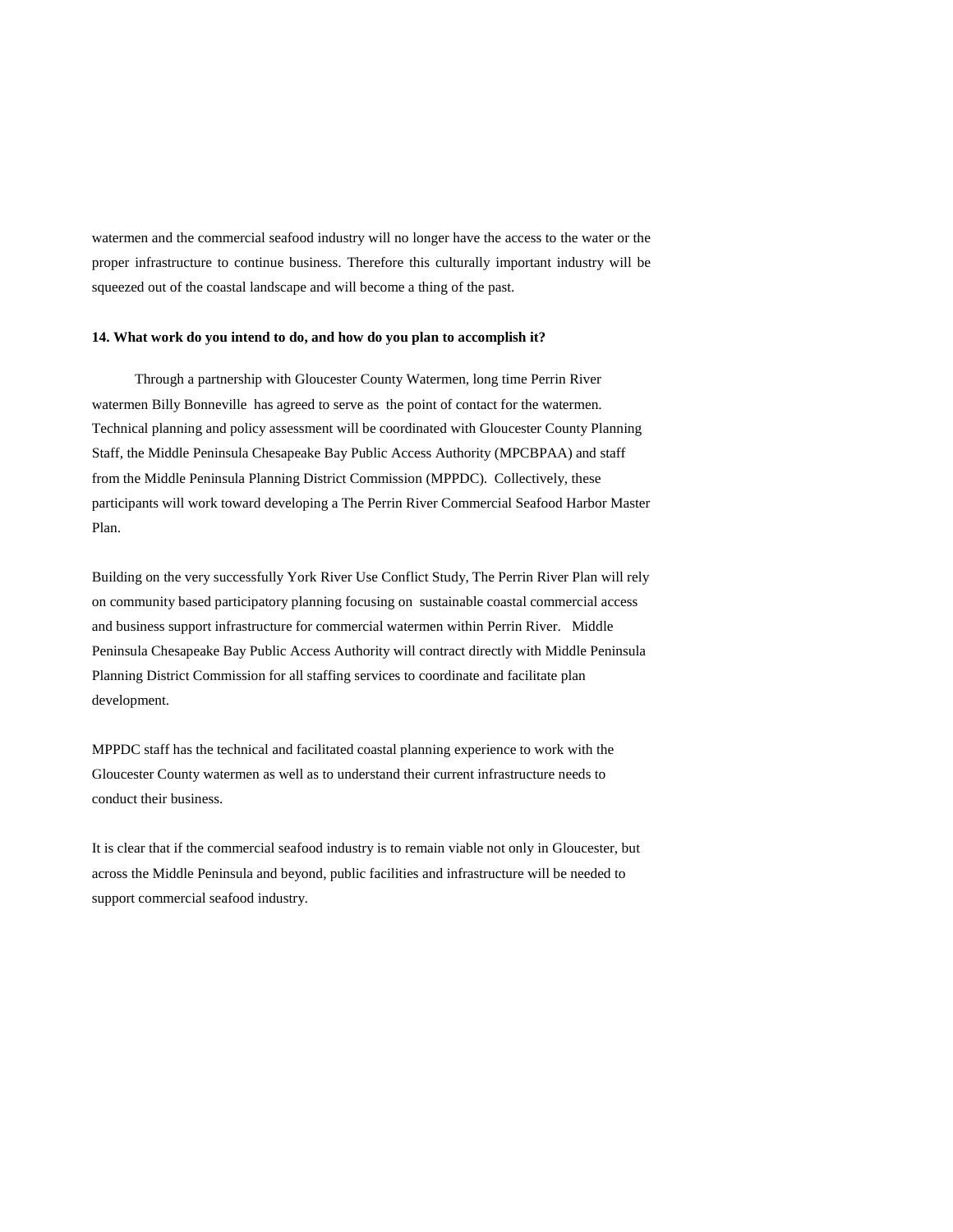#### **15. Explain how the expected results will address the problem and/or enhance fishery resources.**

The development and implementation of The Perrin River Commercial Seafood Harbor Master Plan will assist in maintaining the commercial seafood industry stronghold within Gloucester County. The Perrin River Harbor Master Plan anticipates providing additional mooring site for 15-20 watermen who previously moored at Cook's. Also this plan will identify the proper entity for ownership and management of the VDOT pier, capital improvement needs, capacity analysis and other issues. Together, these issues and solutions will guide the future of Perrin River as a commercial seafood hub.

Depending on the type of needs identified by the watermen, results may include: (1) Establishing a series of public mooring fields; (2) Construct an ancillary tie up pier next to, but not connected to the Perrin wharf, (3) Request VDOT develop a 10 year wharf leasing program to the locality or the PAA for wharf management; (4) Amend PAA enabling authority and transfer ownership of the wharf to the PAA; (5) Construct an ancillary floating pier; (6) install driven mooring piles; (7) revenue and expense sharing agreements to facilitate future infrastructure improvements within Perrin River; (8) Special Comprehensive Plan designation for Perrin River; and (9) local zoning and marine spatial planning designation protecting the commercial seafood industry. (10) New public private partnerships to support commercial fishing.

#### **16. Explain how the expected results will be made available to the fishing industry.**

As the fishing industry fights for survival, a considerable source of the stress on the industry is tied to existing public policy and general land use policy. Many, if not all, coastal localities face the same challenge as Perrin River. A participatory citizen based planning process can be replicated for any coastal community. This project will illustrate how any community can plan for sustainability. The fishing industry and local governments will need to work together. The results will be distributed directly to all Virginia tidewater coastal localities.

**17. Briefly outline who will be responsible for each aspect of the work plan** (attach letters from cooperators outlining their participation). 1. Middle Peninsula Chesapeake Bay Public Access Authority- Project sponsor and

**Formatted:** Font: Times New Roman

applicant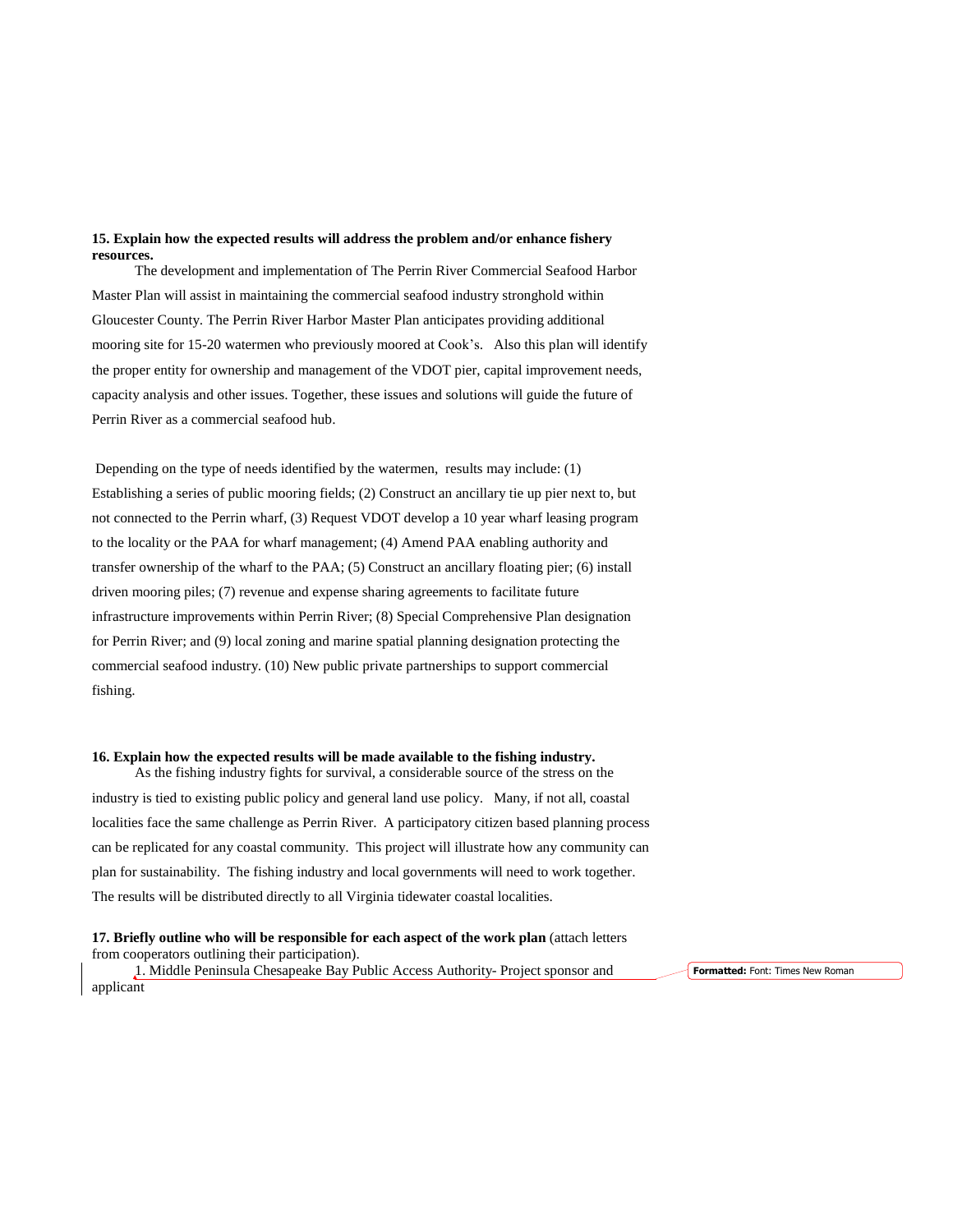2. Middle Peninsula Planning District Commission- project management, technical and policy development services. (fee for services contract)

3. Perrin Creek watermen- Billy Bonniville Point of Contact

4. Honorable Carter Borden- Gloucester Board of Supervisor District representative

5. Gloucester County Planning Department staff and the Gloucester County Planning Commission- Comprehensive Plan and Zoning considerations.

6. Gloucester County Parks and Recreations- address passive and active water based recreation concerns

#### 18. Briefly summarize the qualifications of each participant.

#### **Middle Peninsula Chesapeake Bay Public Access Authority**-

Special Purpose political subdivision of the Commonwealth created expressly to address water access needs within the Middle Peninsula. The Authority has become the regions leader in addressing unique coastal access issues. The Authority is comprised of elected officials and chief administrative officers from the 9 jurisdictions of the Middle Peninsula

#### **Middle Peninsula Planning District Commission**-

A political subdivision of the commonwealth created to improve public health, safety, convenience and welfare, and to provide for the social, economic and physical development of communities and metropolitan areas of the Commonwealth on a sound and orderly basis, within a governmental framework and economic environment which fosters constructive growth and efficient administration. The PDC has become synonymous with developing regional solutions to local issues of concern. Lewis L Lawrence, a 15 year planner for the PDC serves as the Director of Regional Planning for the agency. Mr Lawrence specializes in coastal zone management planning at the local level and has coordinated numerous marine spatial planning and commercial fishing projects within the Middle Peninsula. Jackie Rickards, MPPDC planner specializes in aquaculture business development, coastal access planning and general coastal zone management planning.

#### **Perrin Creek watermen**-

Billy Bonniville Point of Contact. Mr Bonniville is a multi generational lifelong Gloucester county waterman. Mr Bonniville has agreed to serve as a point of contact between watermen using Perrin and the planning team.

#### **Gloucester Board of Supervisor District representative-**

Honorable Carter Borden- Serves as the connection to the elected body

#### **Gloucester County Planning**

Director of Planning Mrs. Anne Ducey-Ortiz and the Gloucester County Planning Commission-

#### **Gloucester County Parks and Recreations**

Carol Steel- Director of Tourism Parks and Recreation

19. Provide project budget and cost justification.

#### **ITEM/CATEGORY AMOUNT**

a. Personnel Costs (time x unit cost)

b. Travel (trip or mileage x unit cost)

c. Supplies

d. Equipment (items more than \$500)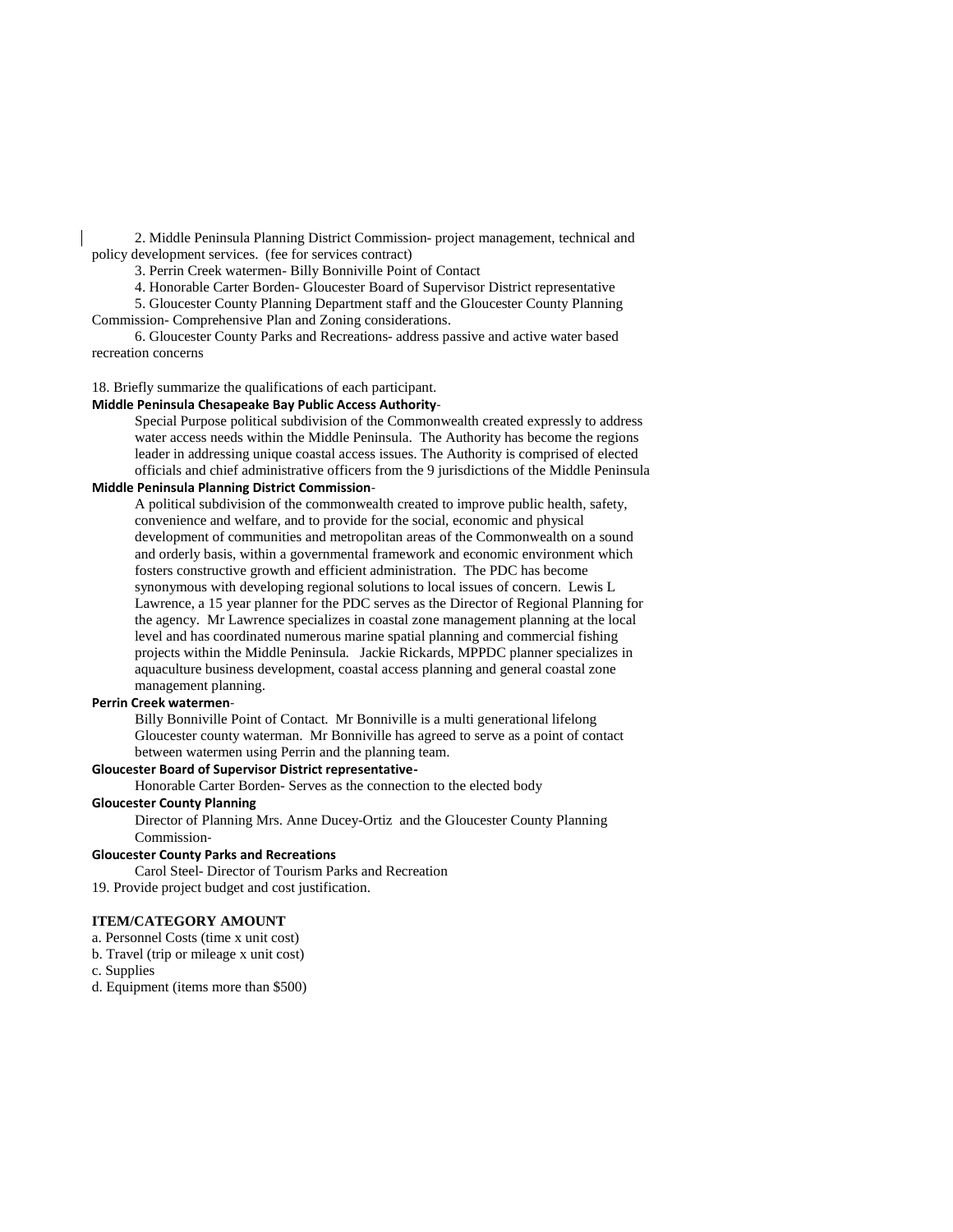e. Contractual Services (itemize)

\$15,000- Contract for planning services: MPPDC

f. Other Costs (itemize)

g. **Total Project Costs**

20. Provide budget item justification and/or explanations.

The Middle Peninsula Chesapeake Bay Public Access Authority will contract directly with the Middle Peninsula Planning District Commission for project management, technical and policy development services.

Applicant Signature: \_\_\_\_\_\_\_\_\_\_\_\_\_\_\_\_\_\_\_\_\_\_\_\_\_\_\_\_\_\_\_ Date: \_\_\_1/12/10\_\_\_\_\_\_\_\_\_\_\_\_ FRGP RFP 2010-2011  $10\,$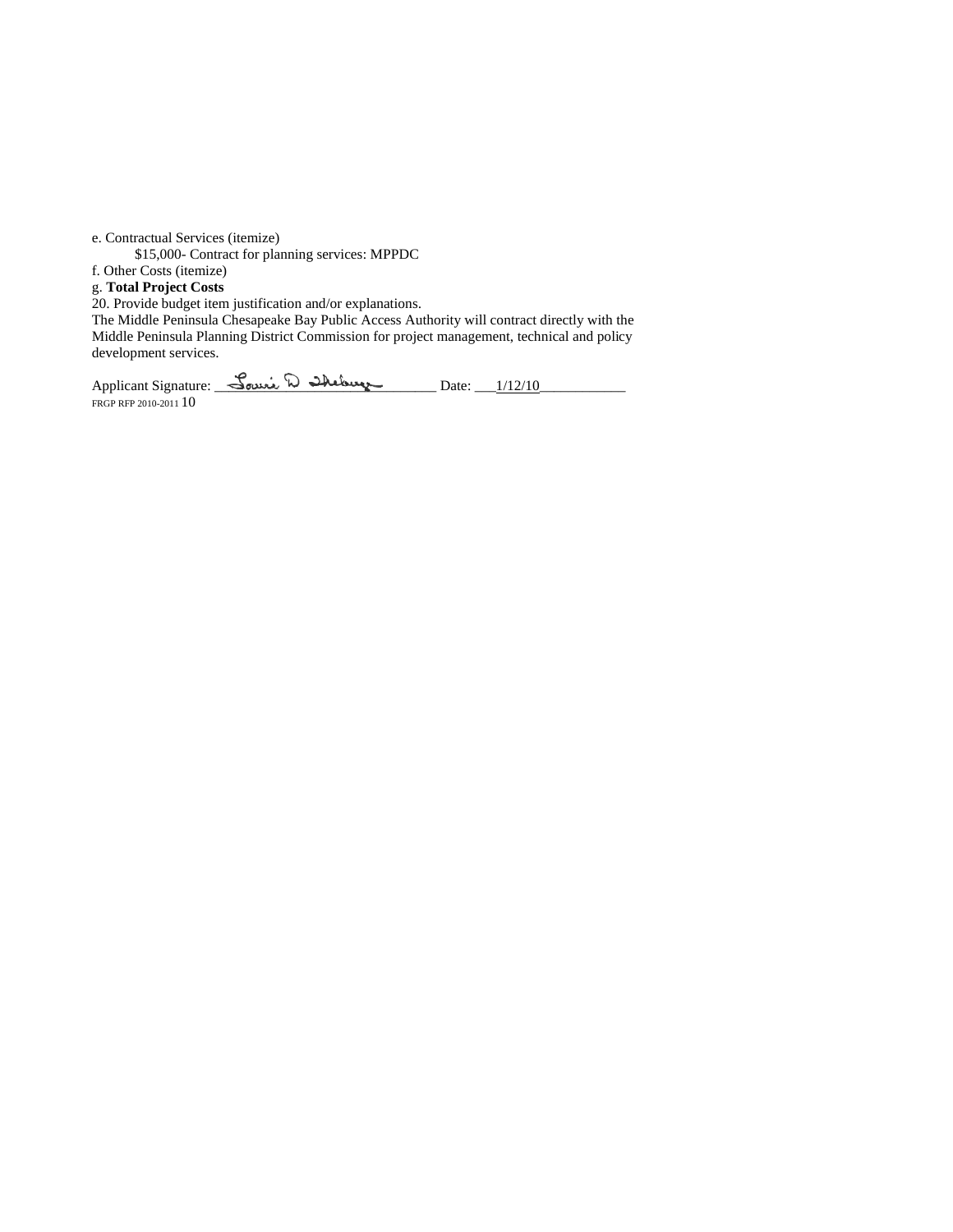#### **Communications of Endorsements**

**From:** cborden@gloucesterva.info [mailto:cborden@gloucesterva.info] **Sent:** Thursday, December 30, 2010 7:05 PM **To:** Lewis Lawrence **Subject:** RE: Perrin River

ALL SOUNDS GOOD. THANKS FOR YOUR KNOW HOW,TO GET THE BALL ROLLING. WHEN EVER YOU NEED ME TO DO SOMETHING JUST CALL ON ME. THANKS AGAIN CARTER

**From:** aducey@gloucesterva.info [mailto:aducey@gloucesterva.info] **Sent:** Tuesday, January 04, 2011 12:06 PM **To:** Lewis Lawrence **Subject:** RE: Perrin Creek Application\_Dec29\_borden copy

I'll keep my fingers and toes crossed! I think something like this is the only way we can preserve working waterfronts and watermen in Gloucester because they are not something our EDA cares about enough to focus on and without some financial help from somewhere, I just don't see them being able to sustain themselves. Thank you so much for taking the initiative to move on this. Even if you don't get funding, we can vamp it up in the comp plan about the need for master planning for working waterfronts..

Anne Ducey-Ortiz, AICP Planning Director Gloucester County Planning Department P.O. Box 329 Gloucester, VA 23061 804-693-1216 FAX 804-693-7037

**From:** csteele@gloucesterva.info [mailto:csteele@gloucesterva.info] **Sent:** Wednesday, December 29, 2010 1:20 PM **To:** Lewis Lawrence **Subject:** RE: Perrin Creek Application

Lewie,

It sounds like a great idea

Hope you can pull it together and submit. You would be doing the watermen a really good deed.

Carol

*Carol E. Steele, Director*

Gloucester Parks, Recreation and Tourism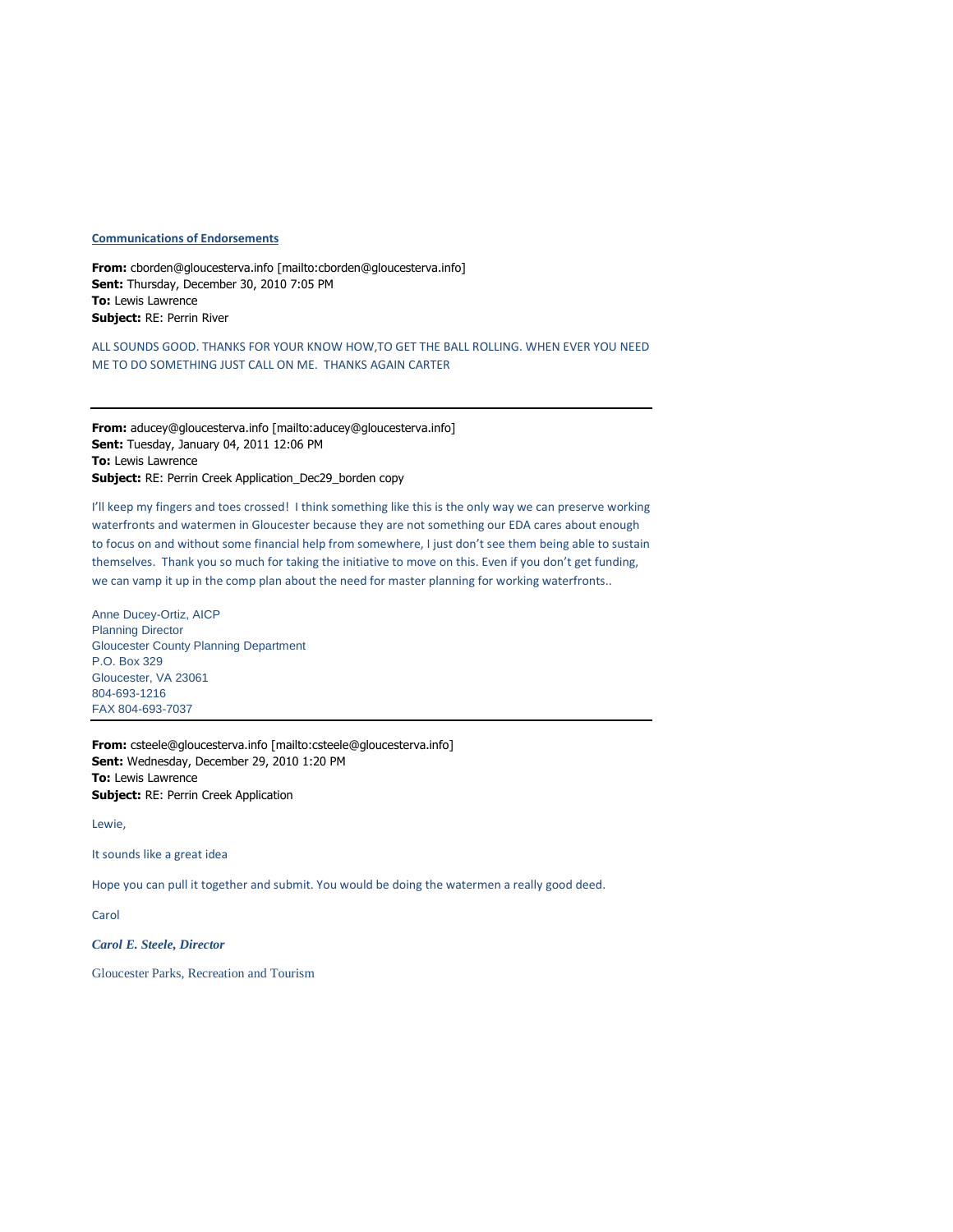**From:** Lewis Lawrence **Sent:** Tuesday, January 11, 2011 2:13 PM **To:** Lewis Lawrence **Subject: Perrin Creek Application** 

I have reviewed the Perrin Creek application and MPPDC staff stands ready to provide contractual staff support for the development of the Perrin Creek Plan

*Lewis L Lawrence Director of Regional Planning*

*Middle Peninsula Planning District Commission*

*Middle Peninsula Chesapeake Bay Public Access Authority- Staff P.O.Box 286*

**\_\_\_\_\_\_\_\_\_\_\_\_\_\_\_\_\_\_\_\_\_\_\_\_\_\_\_\_\_\_\_\_\_\_\_\_\_\_\_\_\_\_\_**

*Saluda,Va 23149*

*804-758-2311*

[www.mppdc.com](blocked::http://www.mppdc.com)

**From:** ltheberg@gloucesterva.info [mailto:ltheberg@gloucesterva.info] **Sent:** Tuesday, January 04, 2011 2:29 PM **To:** Lewis Lawrence **Subject:** Re: PAA Application- Perrin River

\_\_\_\_\_\_\_\_\_\_\_\_\_\_\_\_\_\_\_\_\_\_\_\_\_\_\_\_\_\_\_\_\_\_\_\_\_\_\_\_\_\_\_\_\_\_\_\_\_\_\_\_\_\_\_\_\_\_\_

Sounds fine to me.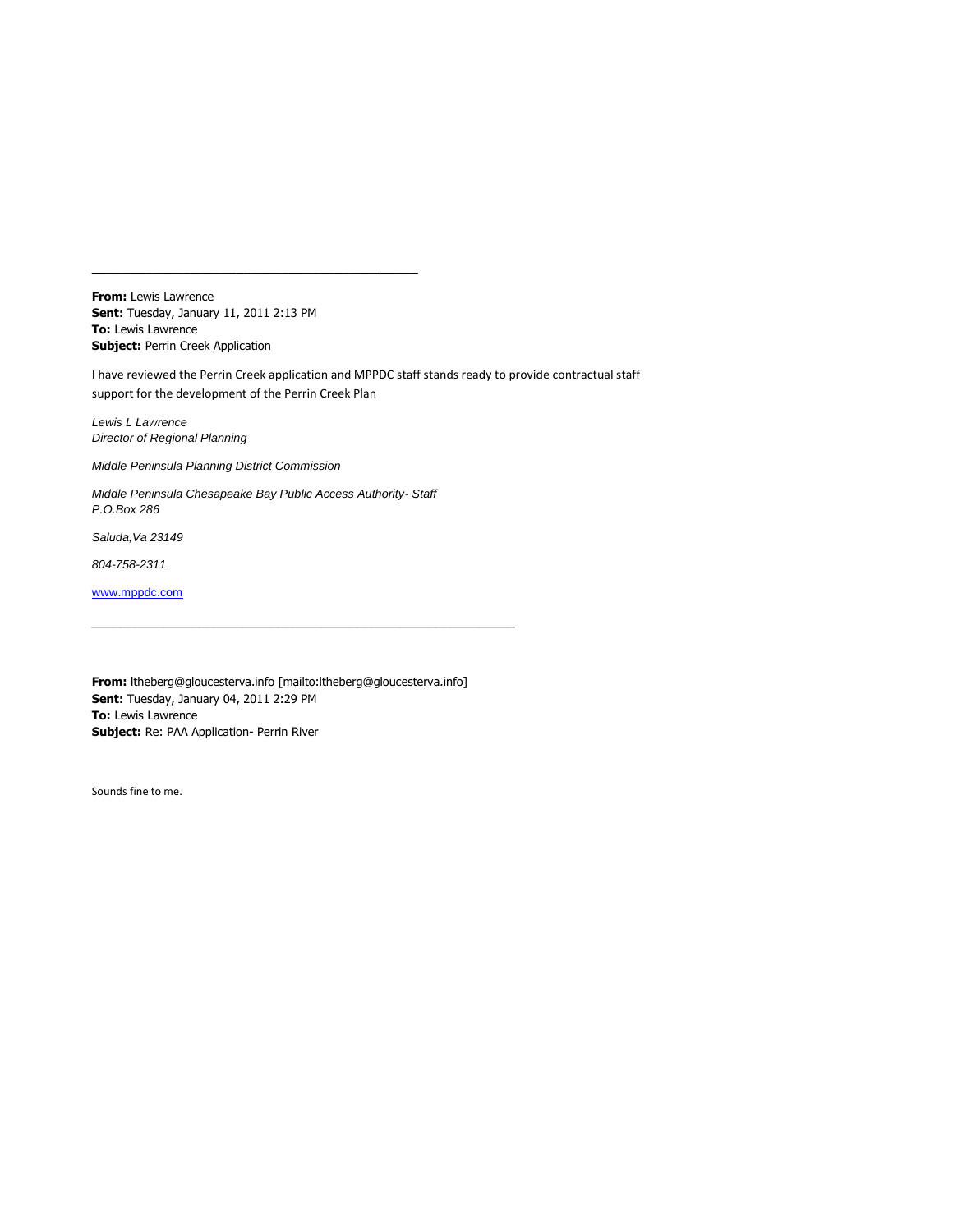## **Fishery Resource Grant Program**

#### **Application Guidelines**

1. Provide a title that summarizes the project.

2. Give the full name of the applicant; it will be used to issue payments for the project.

3. Give the name of your company or corporation if applicable, or the institution of your

employment. If self-employed, say so. 4. Applicant's complete telephone number including area code.

5. Mailing address for correspondence and mailing payments, etc.

6. Which priority are you addressing? The attached listing gives this year's priorities under the

four-program areas equipment/gear, environment, aquaculture and seafood.

7. Give fishing license or permit number(s), if applicable.

8. Social security or federal ID number is required for grant payments.

9. Total amount of funding requested (see budget section).

10. Give the date that you plan to begin work and the date that we can expect a completion report.

11. List all other personnel involved in the project and their affiliation. This includes all those who have a major responsibility for some aspect of the work.

**\*\* Use additional pages as needed to fully answer items 12 through 18 \*\***

12. Describe the nature of the situation or problem that your proposed work will address.

13. What is the purpose of your proposed work?

14. **This section is very important!** Please explain how, where and when you will conduct each work task. Explain how tests will be run and how the data will be analyzed. Describe the tests you plan to conduct, the surveys you will make and/or plans for making something. Your methodology must withstand questions about its validity and/or potential to yield the results you need to solve the purpose of your work (described in number 13 above).

15. Describe how the outcome of your proposed work will help address the problem described in number 12 above.

FRGP RFP 2010-2011 11

16. Describe how you plan to get the results of your work to other members of the fishing industry for their use. It is not enough to just discover something. It must also be usable. If you are going to rely on someone else to extend the results, be sure to have an agreement and arrange to cover those expenses.

17. Who is going to be responsible for what? Each participant (including the applicant) must be responsible for some part of the work. You must have letters of endorsement from other participants to confirm their participation in the project. For example, if personnel from VIMS will conduct the statistical analysis, then an agreement letter from VIMS is required.

18. Give a brief statement describing the experience of each participant and the applicant that qualifies them to do the tasks outlined above.

19. Carefully compute the funds needed (rounded to the nearest dollar) for all of the work described in the proposal. Be sure to include any subcontractors (budget item e.) for lab work, consultants, extension, services, etc. The funding for these grants does not permit indirect costs (overhead). Be sure to check your budget total figure.

20. Please justify the budget figures. For example: "We will need a deckhand for 150 hours @ \$7/hour," or "We will need to design and build a trawl that requires \$1,200 for materials," etc.